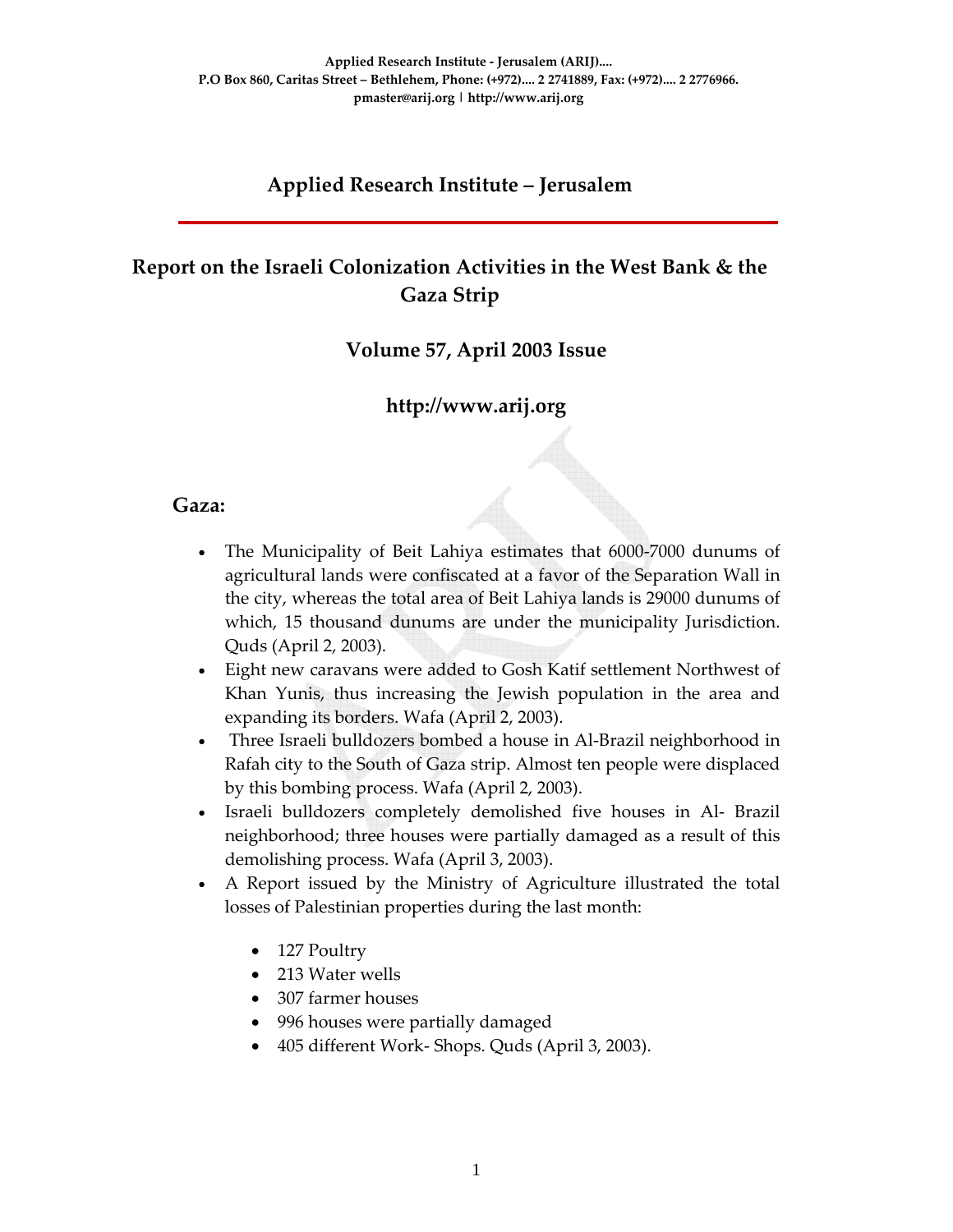- The Israeli troops closed the main road of Salah Ad Dein, which connects northern part of Gaza Strip with its southern one. Quds (April 3, 2003).
- More than 40 Israeli machines and bulldozers thrust into Rafah city under heavy barrage of gunfire causing serious damages to Palestinian properties and razing wide areas of lands in the city. Quds (April 3, 2003).
- The Israeli Occupation Forces thrust into Al‐Brazil and Al‐Salaam neighborhood on the borders between Egypt and Gaza, and completely demolished 5 houses and partially damaged another three. More than 20 houses were seriously damaged as a result of this massive operation. Quds (April 4, 2003).
- The Israeli bulldozers Staged into Tel Zo'roub district near the Egyptian‐Palestinian borders in Gaza Strip, under heavy barrage of gunfire and demolished the house of Yahya Zoʹroub turning it into a heap of rubble. Quds (April 7, 2003).
- The Israeli Bulldozers razed five dunums of agricultural lands cultivated with cucumber and Melon Southwest Rafah governorate and belong to Brikiah family. Quds (April 14, 2003).
- In a report issued by Gaza Middle governorate illustrated the total losses in properties since the beginning of Al Aqsa Intifada till this date caused by the Israeli violations in the governorate :
	- Agricultural sector losses: 19 Million Dollar
	- Total area of land razed: 550 dunums
	- Total area of land confiscated: 400 dunums
	- Number of uprooted trees: 94545 tree
	- Number of houses demolished: 134 house
	- Number of partially damaged houses: 920 house….Quds (April 16, 2003).
- The Israeli bulldozers razed wide areas of agricultural lands northwest 'Absan city in Khan Yunis and cultivated with wheat. The lands belong to Abu Latifeh and Shahin families. Quds (April 17, 2003).
- Wide areas of agricultural lands cultivated with fruits were razed by the Israeli bulldozers and located to the east of Beit Hanun. Wafa (April 18, 2003).
- The Israeli bulldozers destroyed water well in Al-'Atatra district to the east of Rafah governorate, which belongs to Abu Salah family. Quds (April 18, 2003).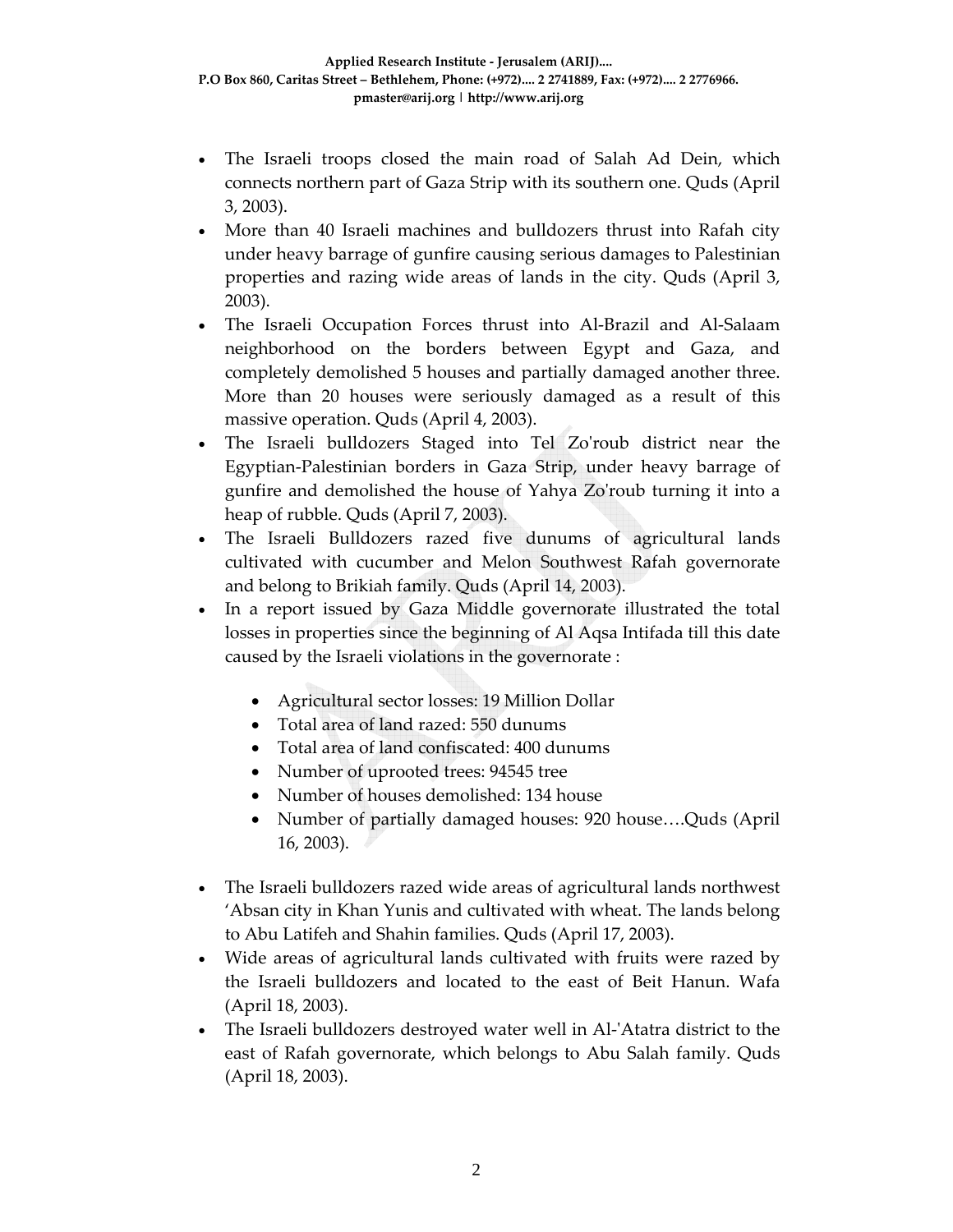- The Israeli bulldozers staged into Al‐Haker district in Deir Al‐Balah under heavy barrage of gunfire causing sever damages to some houses in the district. Quds (April 18, 2003).
- Two families were evacuated from their houses by the Israeli Troops in Rafah preparing to demolish their houses. The houses belong to Raed Al‐ ʹAtar and Muhammad Abu Shamaleh. Wafa (April 20, 2003).
- More than 50 Israeli bulldozers staged into Rafah under heavy barrage of gunfire and completely demolished six houses and causing sever damages to other ten houses in the same area. Quds (April 21, 2003).
- The Israeli bulldozers razed wide range of agricultural lands cultivated with Olive, Almond and Wheat crops located to the east of 'Absan district in addition, the Israeli bulldozers razed other two dunums of lands cultivated with Onion and Wheat in the same area as well as 170 Olive tree were also uprooted. More than 30 dunums of lands are also threatened to be damaged when the Israelis destroyed the main Water Pipe‐line that supplies the area with Water. The lands belong to Abu Daka, abu Labda and Al‐Shami families. Wafa (April 22, 2003).
- The Israeli occupation Forces staged 500m into Al-Birkah district in Deir Al‐Balah and demolished the house of Ahmad El‐Qudwa. Wafa (April 23, 2003).
- Five houses were demolished by the Israeli bulldozers in Al-Mugraqa district South of Gaza city. The houses belong to Meqdada, Hasnat, Abu ʹAmra, Al‐ʹAklok and Al‐Nazli families. Wafa (April 23, 2003).
- The Israeli Occupation Forces backed with bulldozers staged into the East of Rafah city and razed a wide range of agricultural lands cultivated with Olive trees; Moreover, the Israeli bulldozers also destroyed a caravan near Sufa passage East of Rafah. Wafa (April 23, 2003).
- The Israeli bulldozers staged into East of Beit Hanun city under the cover of Israeli helicopters and completely demolished the house of Majed Wahdan. Wafa (April 23, 2003).
- The Israeli bulldozers staged 600m near Sufa passage in Rafah and razed the agricultural lands in the area, and also demolished the Custom residency. Quds (April 24, 2003).
- The Israeli bulldozers staged into Al‐Mughraqa district South of Gaza city under heavy barrage of gunfire and razed five houses which belong to: Meqdad, Hasnat, Abu 'Amra, Al-'Aklouk and Al-Nazli families. On the other hand, the Israeli bulldozers stages 500m into Al‐ Birka district Southwest Deir Al‐Balah city, and demolished the house of Ahmad Al‐Qudweh. Quds (April 24, 2003).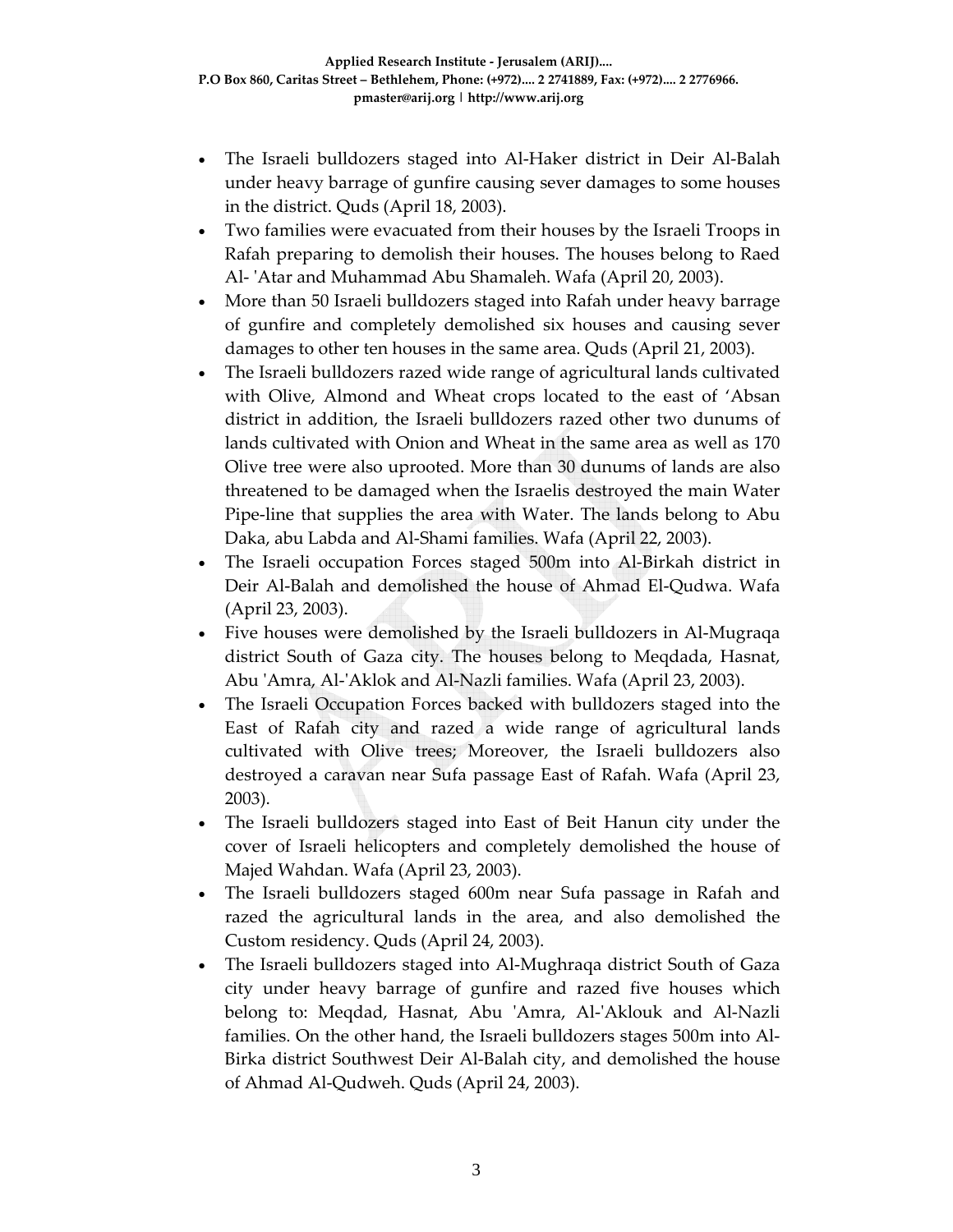- The Israeli Occupation Forces staged into Khazaʹa district east of Khan Yunis governorate and razed 10 dunums of agricultural lands cultivated with wheat and barley which belong to Kdah family. Moreover the Israeli bulldozers razed more than 100 dunums of agricultural lands and uprooted more than 300 Olive tree. Quds (April 27, 2003).
- The Israeli Bulldozers destroyed more than 400 dunums of agricultural land cultivated with Almond; Olive and fruit trees located to the east of Beit Hanun and belong to Hammad, Al‐Basuni, Al‐Zaʹanin and Sa'dat families. On the other hand, the Israeli bulldozers razed a number of dunums cultivated with Wheat and Almond trees in Al‐ Sumairi district in Al‐Qarara town. Quds (April 27, 2003).
- The Israeli bulldozers staged into Rafah city South of Gaza Strip and razed 4 dunums of agricultural land cultivated with Olive trees. Quds (April 29, 2003).

## **Hebron:**

- The Israeli Forces bombed a 180m² house belongs to Omar Hamdan Abu Sneinah in Wadi Al‐ Haria South of the city after planting it with heavy explosives and turning it into a heap of rubble, displacing 8 people, and causing damages to the nearby houses. Quds (April 2, 2003).
- Settlers of Karmei Zur settlement hindered the landlords and farmers from reaching their lands, preparing to confiscate them. The lands belong to Abu Yousef and are estimated by 50 dunums cultivated with Olive, vine and Almond trees. Quds (April 2, 2003).
- The Israeli bulldozers razed more than 20 dunums of lands located in Wad Al- Ghrus to the east of Kiryat Arba' settlement built on Palestinian lands. The lands belong to Al‐ Qimeri, Al‐Jaʹbari and Jaber families. On the other hand, the IOF also fenced wide area of agricultural land in the region as a first step to confiscate the land. Quds (April 2, 2003).
- The Israeli troops took over the 5-storey house of 'Abed Al-Karim Ibrahim Al‐Razim to the east of Hebron District near Kiryat Arbaʹ settlement, and transferred it into military base after forcing its inhabitants to evacuate the house under the threat of weapons. On the other hand, the IOF razed thousands of dunums of agricultural lands near the mentioned settlement and belong to: Da'na, Jaber and Al-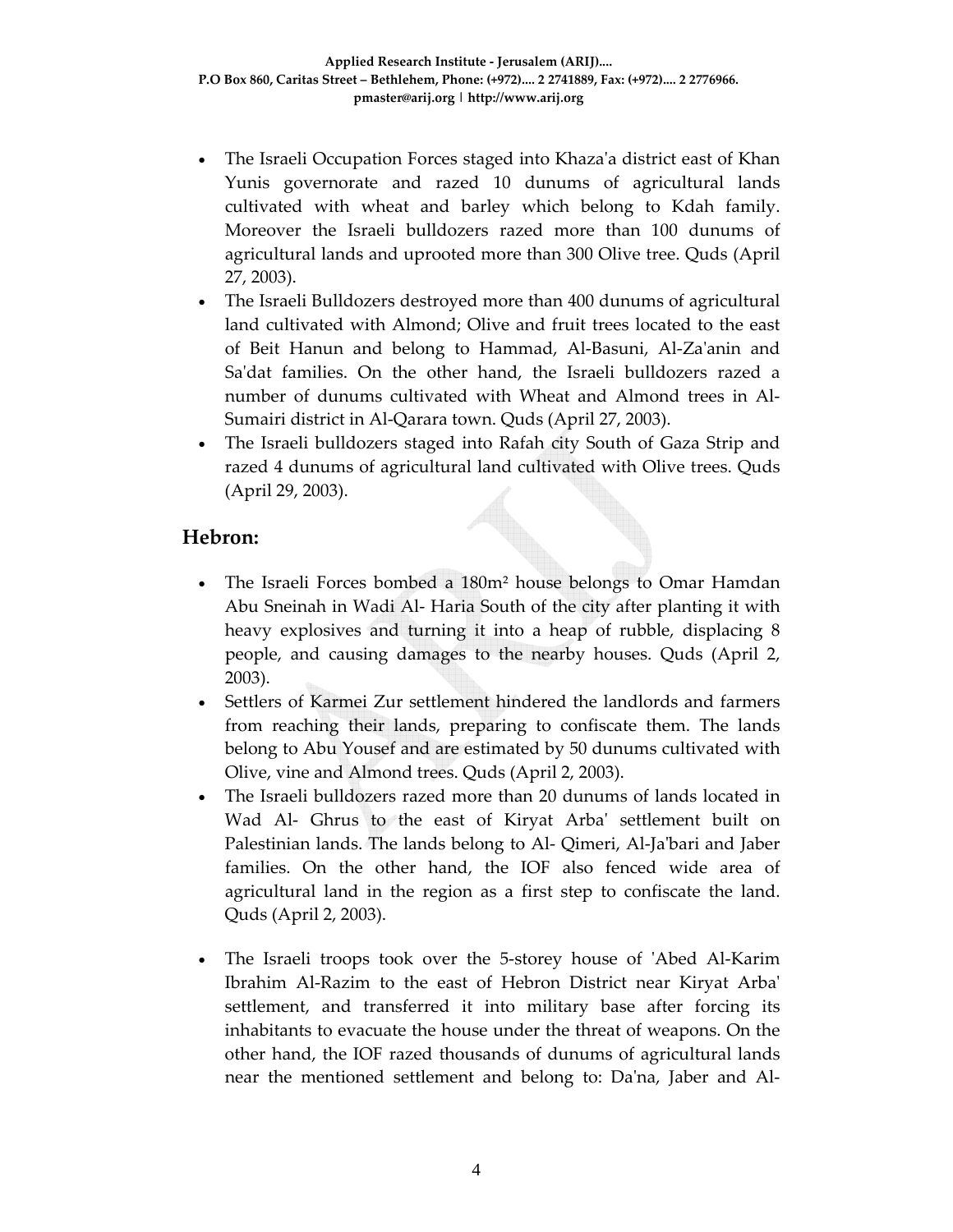Razim families preparing to join them to the settlement borders. Quds (April 7, 2003).

- A total of 50 houses were demolished by the Israeli Forces in Hebron district during the last three months under the pretext of not having building permits and for security reasons. In addition to 1300 dunums of lands were razed by the IOF hundreds of Olive trees were uprooted. Quds (April 12, 2003).
- The Israeli bulldozers demolished a sheep farm for 'Aish 'Abed Allah Al‐ Razim in Hebron near Kiryat Arbaʹ settlement to build the Security Fence in the area. Quds (April 12, 2003).
- The Israeli Occupation Forces took over five dunums of agricultural land which were razed last week at favor of expanding the boundries of the illegal Kiryat Arbaʹ settlement built on Palestinian lands, which belong to Da'na and Al-Razim families. Quds (April 14, 2003).
- The IOF bombed a two‐storey house of Jamal Mahmmoud Musalam Al‐Rjoub, a Palestinian prisoner from Kariseh neighborhood, West of Hebron, causing damages to the nearby houses. Quds (April 15, 2003).
- The Israeli Forces demolished a Five‐storey house in ʹEin Sarah Street in Hebron, which belongs to ʹAlaʹ Judeh Rebhi Al‐Natsheh and caused damages to the nearby houses. Wafa (April 15, 2003).
- The Israeli Forces handed two families in Hebron military orders to demolish their houses and razed seven dunums of agricultural land near Kiryat Arbaʹ settlement which belong to Daʹna and Al‐Razim families. Alhayat (April 17, 2003).
- The Israeli forces handed Nu'man, Shaker and Fawzi Da'na military orders to demolish their houses for security reasons. The houses are located near Kiryta Arbaʹ settlement. Moreover the Israeli Troops confiscated 6 dunums of agricultural land near Kiryat Arbaʹ settlement, which also belong to Da'na Family Wafa (April 19, 2003).
- Some Israeli settlers worked on 16 new housing units in Tel Al-Rumida area in Hebron, In addition, the Israeli bulldozers razed wide areas of agricultural land and demolished a number of houses to erect a new road that will link the four Israeli outposts in the area of Kiryat Arbaʹ settlement. Quds (April 22, 2003).
- The IOF staged into the old city of Hebron and took over some houses transferring them into a military barracks. Quds (April 23, 2003).
- Since the beginning of Al Aqsa Intifada, a total of 1500 dunums were razed in Hebron specifically in the areas surrounding Kiryat Arbaʹ settlement. Quds (April 27, 2003).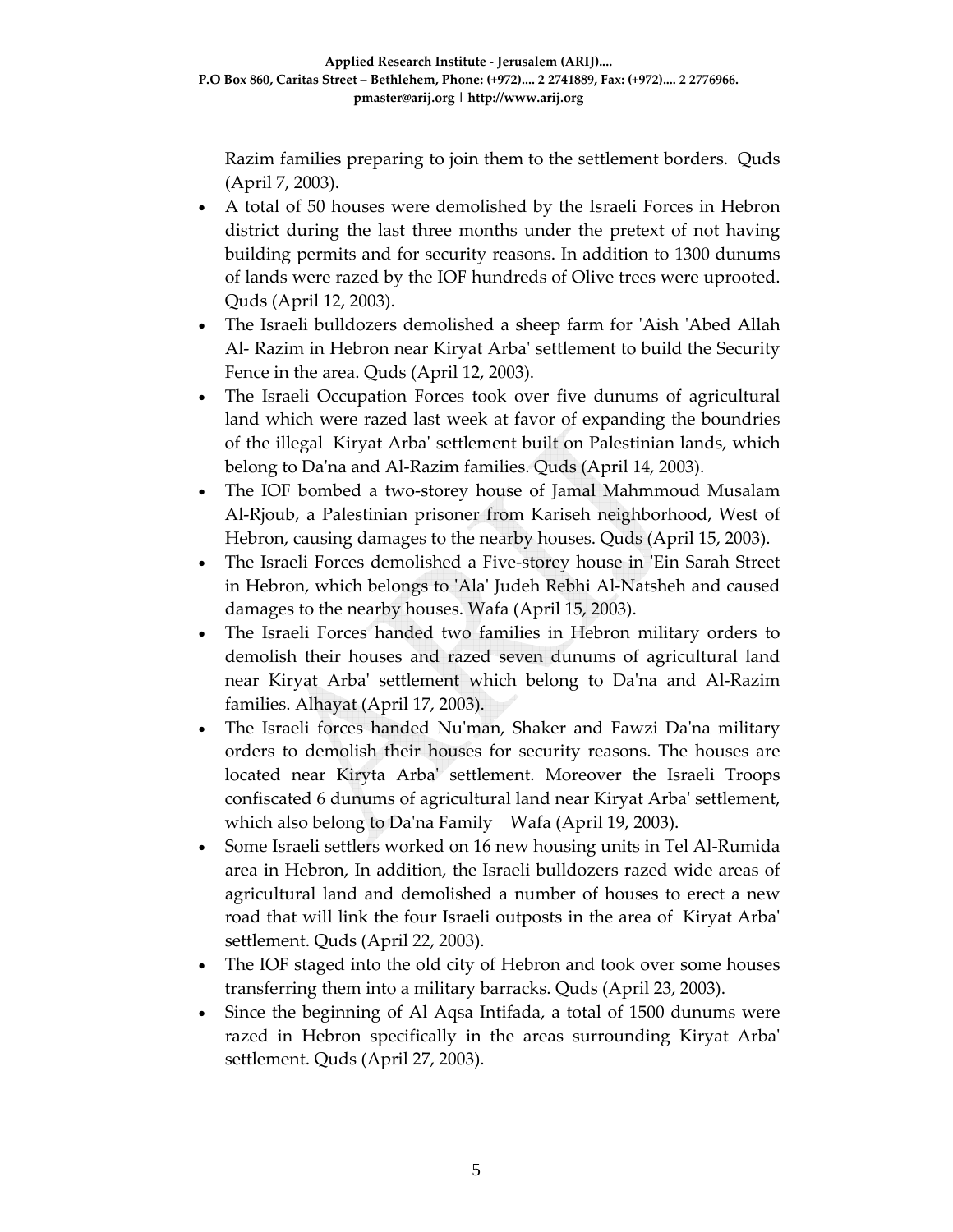- More than 70 Outposts were illegally built in the West Bank of which 34 were built during Sharon reign. Quds (April 28, 2003).
- In a report issued by Hebron Municipality, 175 demolished houses were demolished after one year from the Israeli invasion to the governorate, causing severe damages to Sewage and Water networks. Quds (April 29, 2003).

#### **Bethlehem:**

- The Israeli troops built a 2 meters length and 17m width Fence at the southern entrance of Al-Khadr village and forbade farmers from reaching their lands isolating the Palestinians lands for the sake of the Separation Wall. Wafa (April 1, 2003).
- The Israeli bulldozers demolished a 150m² house which belong to Rezik Suleiman Salah from Al‐ Khadr village near Bethlehem under the pretext of not having building permits and its closeness to the bypass road in the area. Wafa (April 3, 2003).
- The Israeli bulldozers razed nine dunums of agricultural land cultivated with Almond and Vine trees in Wadi Rahhal village Southwest Bethlehem city at favor of expanding Efrat settlement in the District. Quds (April 10, 2003).
- The Israeli bulldozers razed four dunums of agricultural lands in Batin Al-Ma'si district South Al-Khadr village, which belong to Issa Mahmmoud Salah. Quds (April 15, 2003).
- The Israeli bulldozers razed 2.5 km road of Wad El Luban village to the East of Bethlehem city. Quds (April 16, 2003).
- The Israeli Occupation Forces took over a two-storey house in Nahhalin village South of Bethlehem city, and transferred it into military barrack, after forcing the inhabitants to evacuate it under the threat of weapons. The house belongs to Yousif Yasin Ghayadah. Moreover the Israeli bulldozers uprooted tens of Olive trees in Habla district located near the Betar Illit settlement. Wafa (April 19, 2003).
- The Israeli bulldozers razed 98 dunums of agricultural lands in Al-Jab'a village west of Bethlehem and cultivated with Olive, Vine, Almond trees, Barley and Wheat. About 1220 trees were uprooted. The Israeli forces also handed a number of landlords military orders to confiscate their lands at favor of expanding Kfar 'Atzeon settlement, the lands belong to: "Izat Abed Allah, Musa Muhammad Masha'leh, Nabil Ibrahim Mashaʹleh, Muhammad Hassan Al‐Tusi, Ibrahim Ahmad Abu Sabha, Naji Mashaʹleh, Ahmad ʹAli Hamdan and Ibrahim Abed Al‐ Hamed Al‐Tusi. Wafa (April 20, 2003).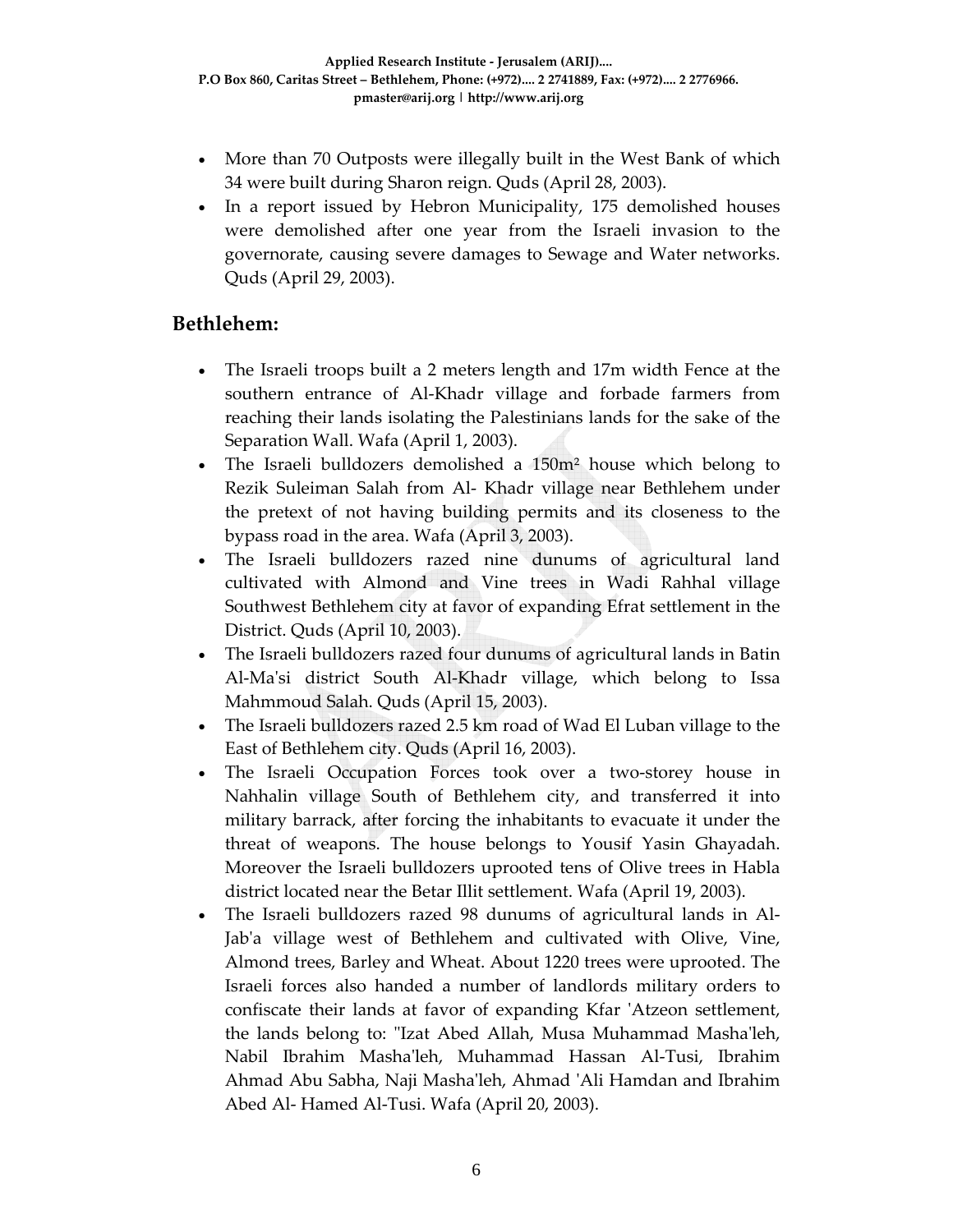• The Israeli bulldozers demolished a two‐storey house of Martyr Mahmmoud Salah in Al‐Khadr village South of Bethlehem turning it into a heap of ruble. Quds (April 30, 2003).

### **Ramallah:**

- The Israeli forces demolished a 3-story house, which belongs to Naser Abu Ihmad in Ramallah, causing 30 people to become homeless. Quds (April 1, 2003).
- The Israeli bulldozers confiscated one dunum of land in Qalandyia, to the north of Jerusalem city and started constructing a new military base with cement blocks under the pretext of protecting the Airport that was built in the area. Quds (April 9, 2003).
- The house of 'Abdullah Al-Barghuthi was bombed by the Israeli Forces after planting it with heavy explosives. Wafa (April 10, 2003).
- Matatyaho Mezrah, an Israeli Construction Company is planning to build a Commercial center, a graveyard and 10000 housing units on 300 dunums of land which belong to Palestinians and located near Mode'in Illit settlement to the West of Ramallah city. Quds (April 21, 2003).
- The Israeli Forces bombed a number of caves around Qarawat Bani Zeid located Northwest Ramallah district, causing a state of panic and fear to the residents. Quds (April 30, 2003).

#### **Tulkarm:**

- The Israeli Bulldozers bombed a 3‐story house in Tulkarm city which belongs to Mahmmud Abu Marmash. 12 people became homeless as a result of this violent bombing. Wafa (April 3, 2003).
- The Israeli Forces demolished five houses in Tulkarm city. Quds (April 5, 2003).
- The Israeli bulldozers started erecting a new trench of 3m width and 2m depth on Dahyat Shuikeh Al‐Gharbiya lands, North of Tulkarm district and hindered the farmers from reaching their lands. Wafa (April 19, 2003).
- The Israeli Forces demolished four houses in Saida village, to the north of Tulkarm district, and forced the residents to evacuate the houses under the threat of weapons. The houses belong to: Jaser Rasmi Odeh, Raed Ahmad ʹAgag, Riad Ahmad Abed Al‐Rahman Abed Al‐Ghani and Muhammad Mahmmoud Hamdan. Wafa (April 20, 2003).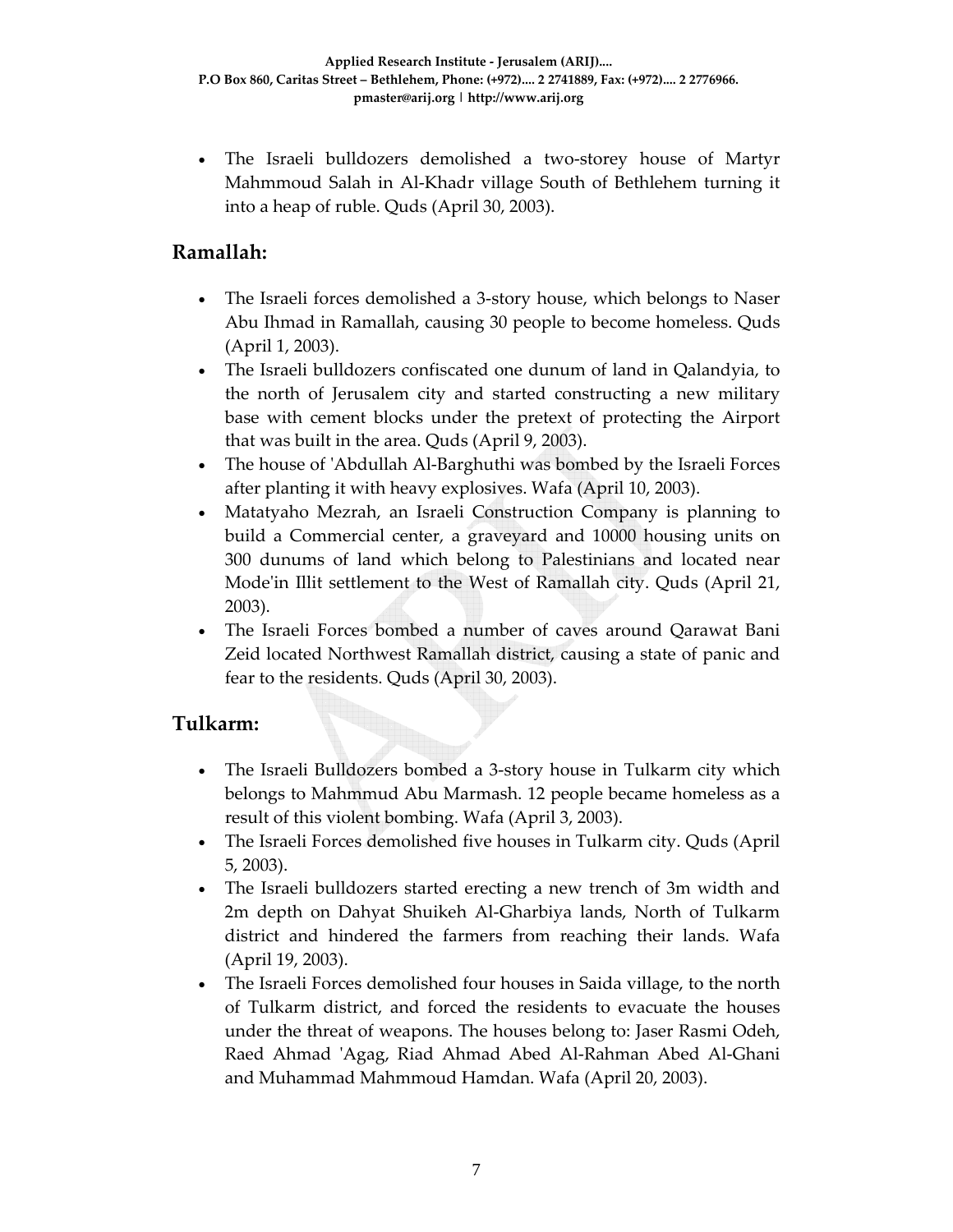• The Israeli Defense Minister Shaoul Mufaz decided to continue building the Separation Wall in the Northern areas of the West Bank so that it reaches Arial settlement in Nablus and Alfei Menashe settlement east of Qalqiliya. Quds (April 26, 2003).

### **Jerusalem:**

- The Israeli Forces demolished the houses of Nur adin Ad‐dumairi and Sa'di Ghazaleh without pre-notification and under the pretext of not having building permits. The houses lie in Tel Al‐ Ful neighborhood in Beit Hanina and opposite to Pisgat Zeev settlement in Jerusalem. Quds (April 3, 2003).
- The Israeli Occupation Forces demolished 17 houses in Az Za'ayyem, ʹAnata, Sur Bahir, Qatanna and Dahiat Al‐ Salam villages in Jerusalem, under the pretext of not having building permits. The houses belong to: Ramadan Saʹid Dabash, Basim Daʹud Al‐ Shouiki, Muhammad Musa ʹAmira, Ibrahim ʹAmira, Rami Bekirat, Ahmad Muhammad Saleh, Ahmad Isma'il 'Atun, Ahmad 'Awad 'Atun, Ahmad Suleiman ʹAtun, Muhammad Issa Abu Jumʹah and Salim Shawamreh. Furthermore, the Israeli Forces handed demolition orders to other residents in Sur Baher village to demolish their houses. Among the residents, the following were known: Ahmad Muhammad ʹAtun, ʹAziz ʹAtun, Naʹim ʹAfaneh and Radwan Muhammad Suleiman ʹAtun. More than 200 houses are also threatened to be demolished in Deir Al‐ʹAmud neighborhood, to the East of Sur Bahir. Quds (April 4, 2003).
- The Israeli Bulldozers demolished a two-storey house of Nidal 'Ali ʹAtun in Sur Bahir village, under the pretext of not having building permits. Quds (April 6, 2003).
- In Al 'Isawiya town, Northeast Jerusalem city, the Israeli bulldozers demolished four houses without any pre‐notification and under the pretext of not having building permits. The houses belong to: Ibrahim Musa Darwish, Muhammad Ismaʹil Mhassin and Ahmad Mussa. On the other hand the IOF demolished a number of buildings which belong to Ra'fat, Khalid, Ibrahim and 'Abed Al-Halem Dari for the same reason. Wafa (April 7, 2003).
- The Israeli Occupation forces demolished the house of Sa'id Radi Abu Sanad in Ras Al‐Bustan area in Silwan village under the pretext of not having building permits. Wafa (April 9, 2003).
- The Israeli Occupation Forces demolished more than 35 houses in Jerusalem governorate since the beginning of this year under the pretext of not having building permits. Quds (April 12, 2003).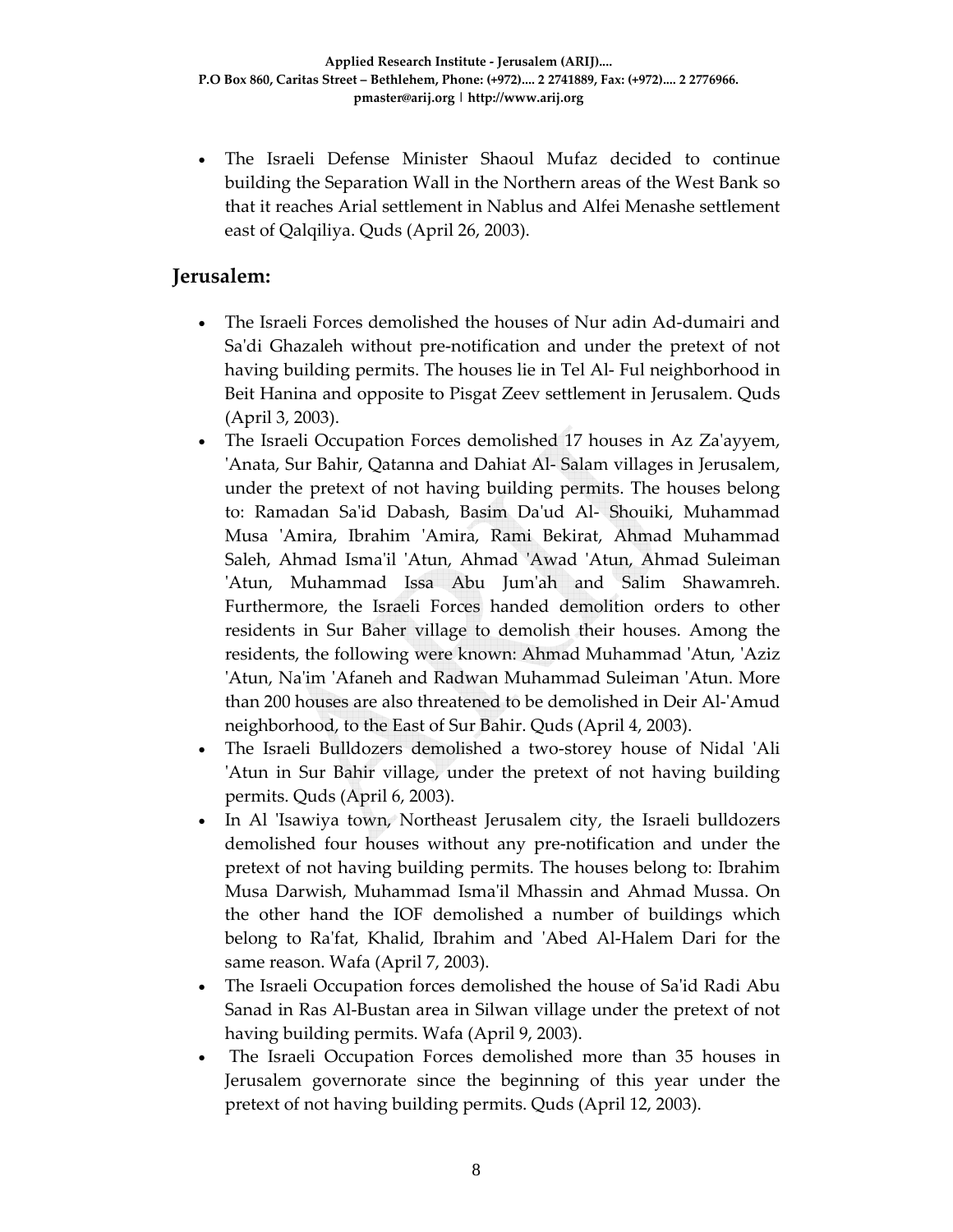- The Israeli Bulldozers razed 1000 dunums of agricultural land cultivated with Olive trees in ʹAnata village to the North of Jerusalem to erect a new bypass road in the area. Quds (April 13, 2003).
- The Israeli Forces demolished the house of Zahir Al-Haj in Al-Shaghour village in Al‐ Galil without pre‐notification. Quds (April 20, 2003).
- The Israeli bulldozers razed lands between At Tur and Al-'Azba towns in Jerusalem for the sake of the Separation Wall which will connect Maale Adummim settlement in the East with Tel Beiut in the South. Quds (April 22, 2003).
- A wide area of agricultural lands were razed by the Israeli bulldozers in Dahiyat Al‐Aqbat to the North of Jerusalem city to continue building the Separation Wall . Quds (April 23, 2003).
- The Israeli bulldozers a wide area of agricultural land without pre notification to erect a new road in the area between Maale Adummim settlement and Al-Za'im checkpoint. The lands belong to the residents of Al‐ʹAzariya and Arab Al‐Jahalin towns in Jerusalem.Quds (April 23, 2003).
- The Israeli bulldozers are razing more lands near Al‐Nabi Yaʹqub settlement in Wadi 'Ayad, in the area between Dahiyat Al-Barid and Dahiyat Al‐Aqbat in Ar‐Ram town in order to connect the following Northern villages together: Qalandiya, Rafat, Jabaʹ, Hizma and 'Anabta, at the same time, razing more lands from Al-Za'im, Jabal Al-Zitoun and Al-'Azarriya near Ma'ale Adummim settlement to erect a new road that will connect the eastern part of the settlement with the housing units in Tel Biyout to the South. Quds (April 24, 2003).
- The Israeli Supreme court issued an order to stop constructions in the Separation Wall in Al-'Azarriya east of Jerusalem since hundreds of dunums of agricultural lands are threatened to be confiscated in the region along with a number of houses. Quds (April 25, 2003).
- An Israeli company led by the Jewish neighborhood in East Jerusalem is planning to build a new parking, Commercial building, Hotels and Housing Units near the Walling Wall in Jerusalem. Almost 600 families are currently living in the neighborhood. Quds (April 26, 2003).
- Some Israeli settlers practiced violence against Palestinian houses in the UN housing units in Sheikh Jarah neighborhood in Jerusalem causing sever damages to the houses. The damages houses belong to Hanun and Al‐Ghawi families. Quds (April 28, 2003).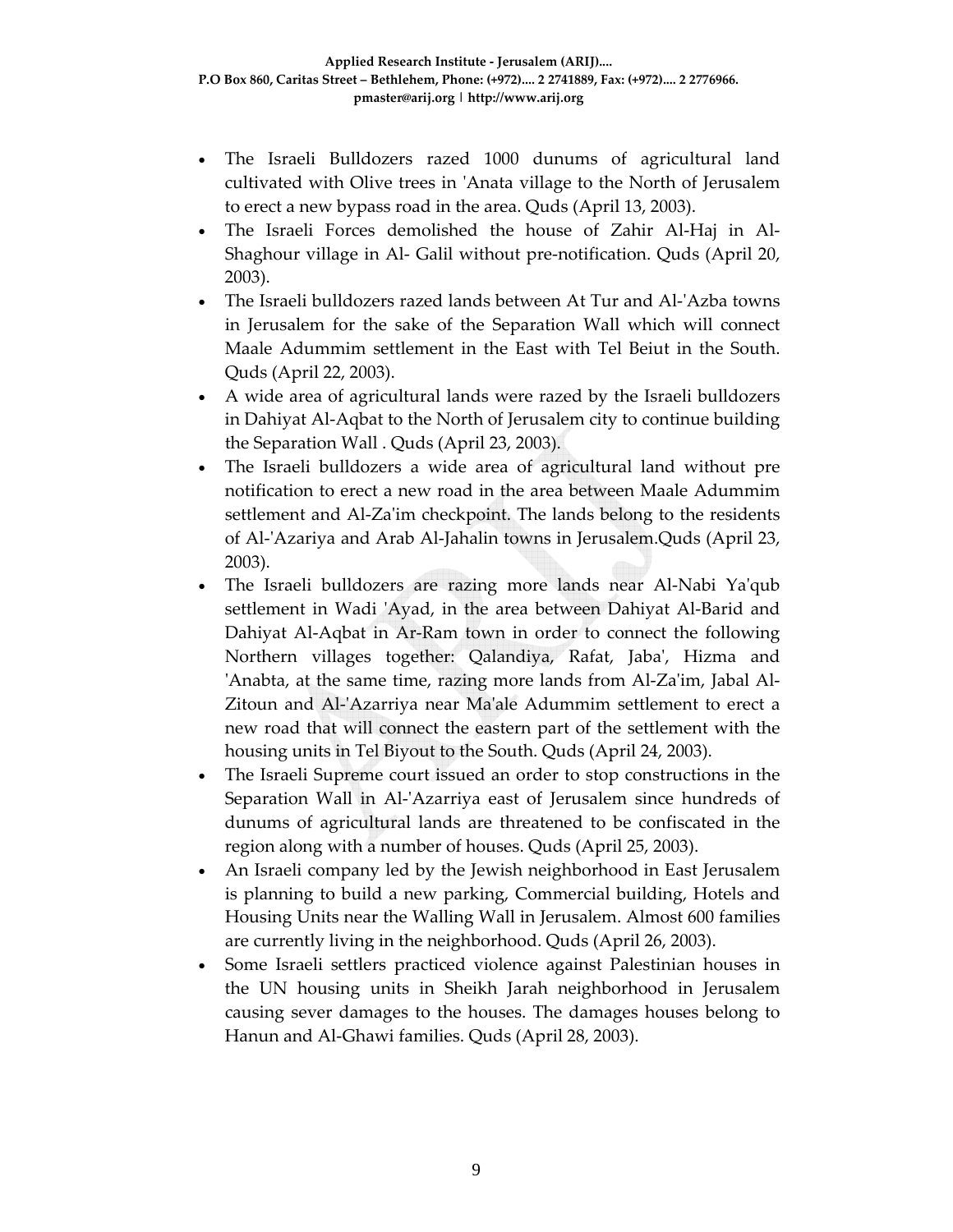### **Jenin:**

- The Israeli Occupation Forces notified 12 house owners and 64 Commercial stores to evacuate them immediately in Bartaʹa village to the northwest of Jenin, preparing them to be demolished. Quds (April 4, 2003).
- The Israeli soldiers staged into Al-shifa and Martyr Khalil Suliman hospitals in Jenin and caused a state of panic and fear to the patients. Quds (April 24, 2003).
- The Israeli Forces confiscated more than 1800 dunums of agricultural lands at favor of the Separation Wall in Jenin district in addition to 4500 Olive tree were uprooted during the razing process. Moreover, the Separation Wall will isolate 20,000 Olive trees and 12,000 dunums of agricultural lands inside it. Quds (April 26, 2003).
- The Israeli Occupation Forces isolated Bartaʹa Al‐Sharqiya town in Jenin district from the surrounding villages and forbade the residents from reaching their work places and he patients from reaching hospitals. Quds (April 26, 2003).
- The Israeli Troops staged into Jabaʹ village in Jenin district under heavy barrage of gunfire and caused severe damages to Palestinian houses and properties. Quds (April 30, 2003).

## **Nablus:**

- The Israeli troops staged into Salim village to the East of Nablus district and burned two houses for ʹAbed Al‐Karem Karaki and Nasim Helmi Karaki. Wafa (April 7, 2003).
- The Israeli Bulldozers demolished a two-storey house of Martyr 'abed Al‐Salam Sadiq Mirʹi in Beit Imrin village in Nablus District, causing severe damages to the nearby houses. Quds (April 9, 2003).
- The IOF bombed 3 houses in Beit Furik city in Nablus district, after forcing the inhabitants to evacuate the houses under the threat of weapons. The houses belong to Martyrs Zaid Isma'il Henhi (two-storey house) and Mustafa Mazen Mustafa Henhi. Wafa (April 22, 2003).

# **Qalqilyah:**

• The IO bulldozers demolished the house of Martyr Rafiq Samih Hamad in Qalqiliya city turning it to a heap of ruble and causing severe damages to the nearby houses. Quds (April 29, 2003).